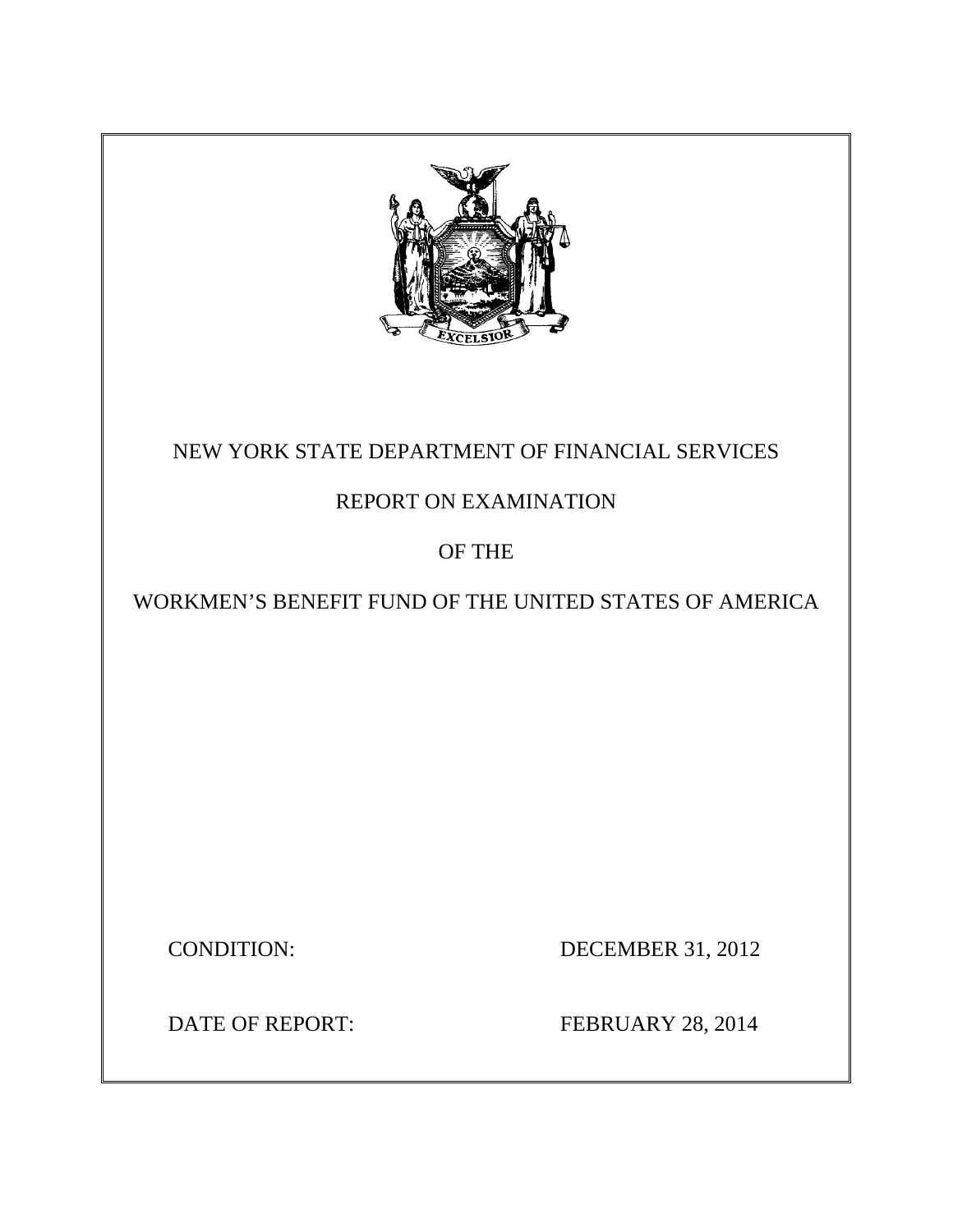## NEW YORK STATE DEPARTMENT OF FINANCIAL SERVICES

#### REPORT ON EXAMINATION

#### OF THE

#### WORKMEN'S BENEFIT FUND OF THE UNITED STATES OF AMERICA

AS OF

DECEMBER 31, 2012

**DATE OF REPORT:** 

FEBRUARY 28, 2014

EXAMINER: SHARON REYNOLDS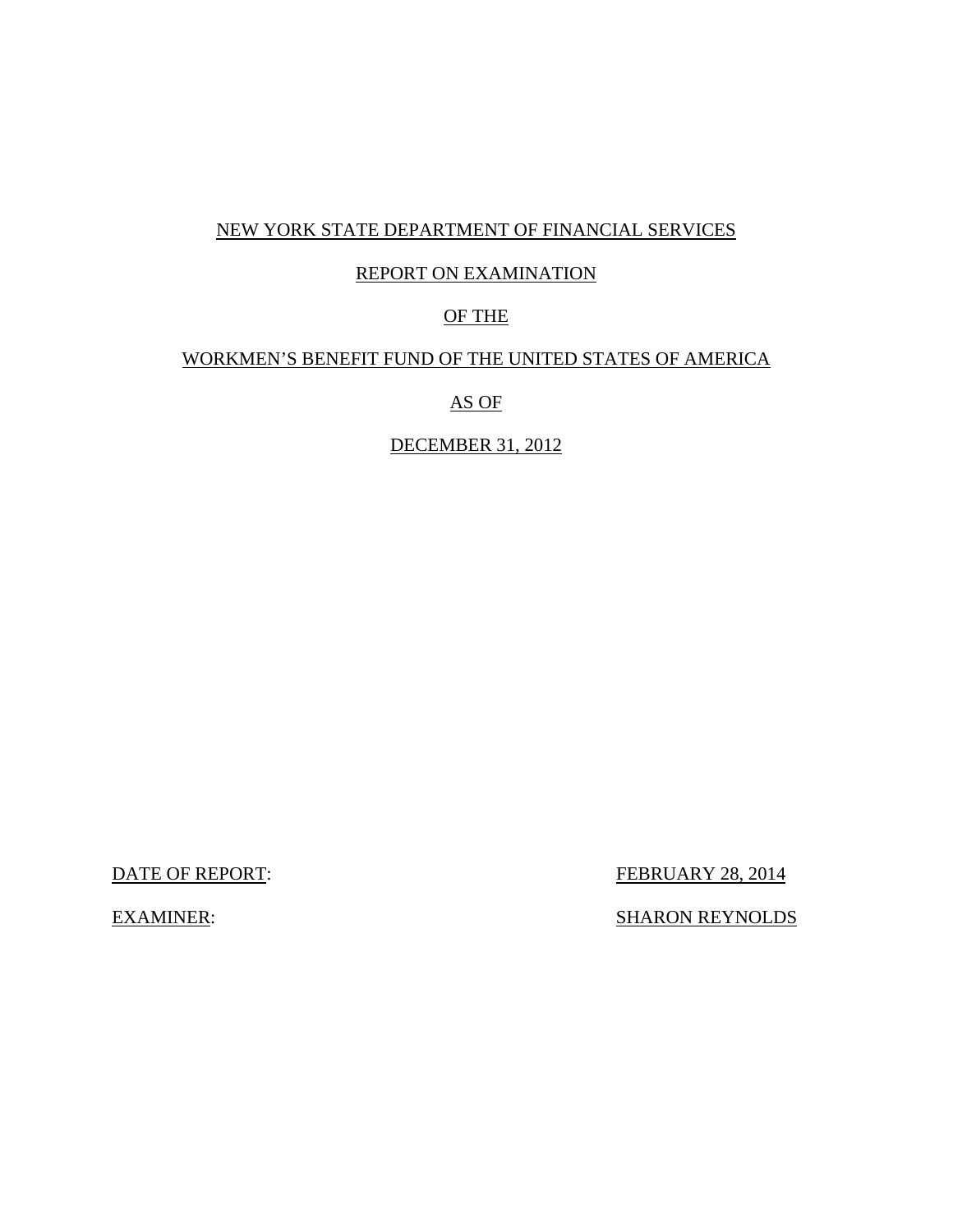## TABLE OF CONTENTS

| <b>ITEM</b> |                                      | PAGE NO.       |
|-------------|--------------------------------------|----------------|
| 1.          | Executive summary                    | $\overline{2}$ |
| 2.          | Scope of examination                 | 3              |
| 3.          | Description of Society               | 4              |
|             | A. History                           | $\overline{4}$ |
|             | <b>B.</b> Management                 | $\overline{4}$ |
|             | C. Territory and plan of operation   | 6              |
|             | D. Reinsurance                       | 7              |
| 4.          | Significant operating results        | 7              |
| 5.          | <b>Financial statements</b>          | 9              |
|             | A. Assets, liabilities and surplus   | 9              |
|             | B. Condensed summary of operations   | 11             |
|             | C. Surplus account                   | 12             |
|             | D. Reserves                          | 12             |
| 6.          | Market conduct activities            | 13             |
|             | A. Advertising and sales activities  | 13             |
|             | B. Underwriting and policy forms     | 13             |
|             | C. Treatment of policyholders        | 13             |
| 7.          | Prior report summary and conclusions | 15             |
| 8.          | Summary and conclusions              | 16             |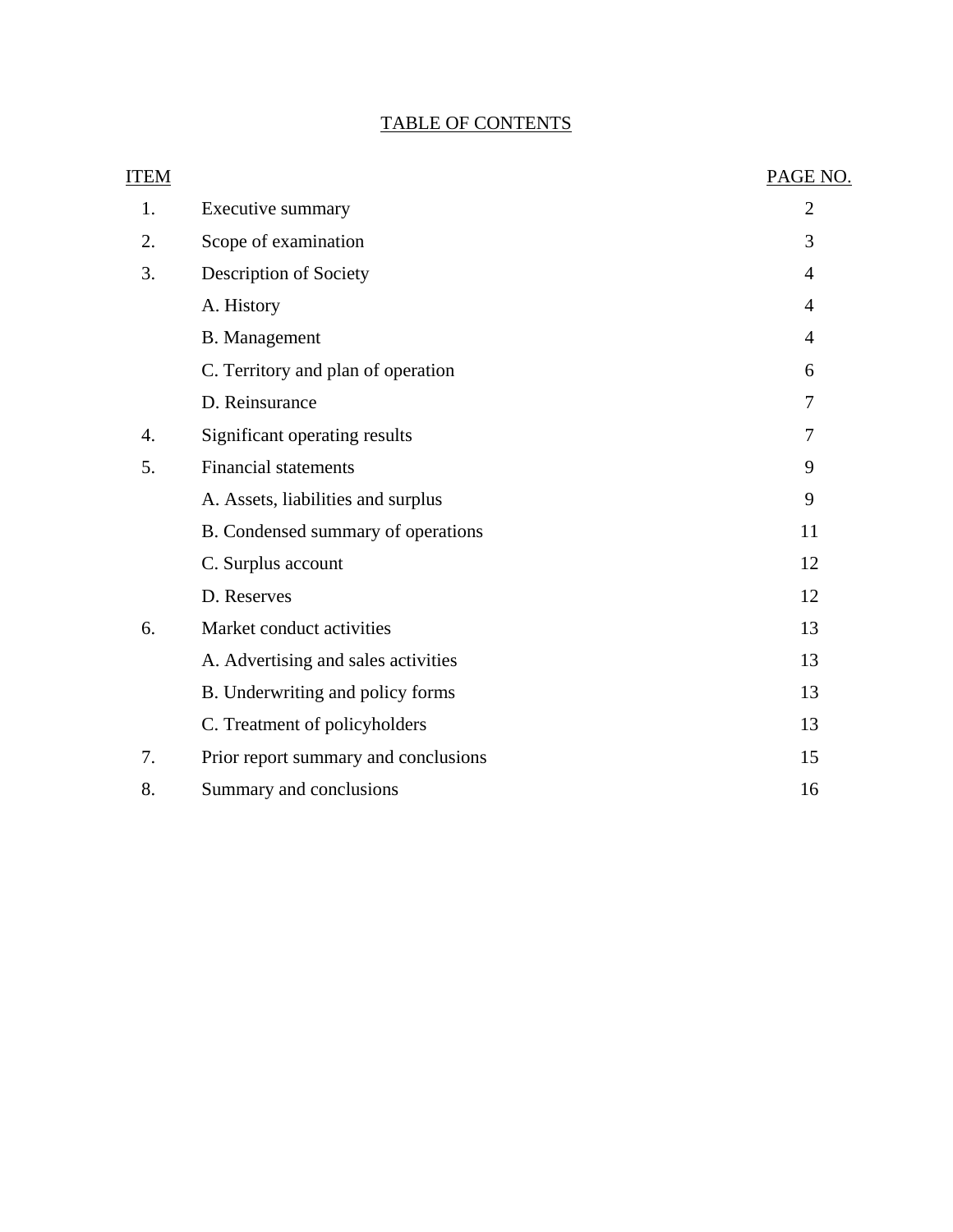

## NEW YORK STATE DEPARTMENT<sub>of</sub> FINANCIAL SERVICES

Andrew M. Cuomo Benjamin M. Lawsky<br>Governor Superintendent Superintendent

Honorable Benjamin M. Lawsky Superintendent of Financial Services New York, New York 10004

Sir:

In accordance with instructions contained in Appointment No. 30993, dated June 12, 2013, and annexed hereto, an examination has been made into the condition and affairs of the Workmen's Benefit Fund of the United States of America, hereinafter referred to as "the Society," at its home office located at 399 Conklin Street, Farmingdale, New York, 11735.

Wherever "Department" appears in this report, it refers to the New York State Department of Financial Services.

The report indicating the results of this examination is respectfully submitted.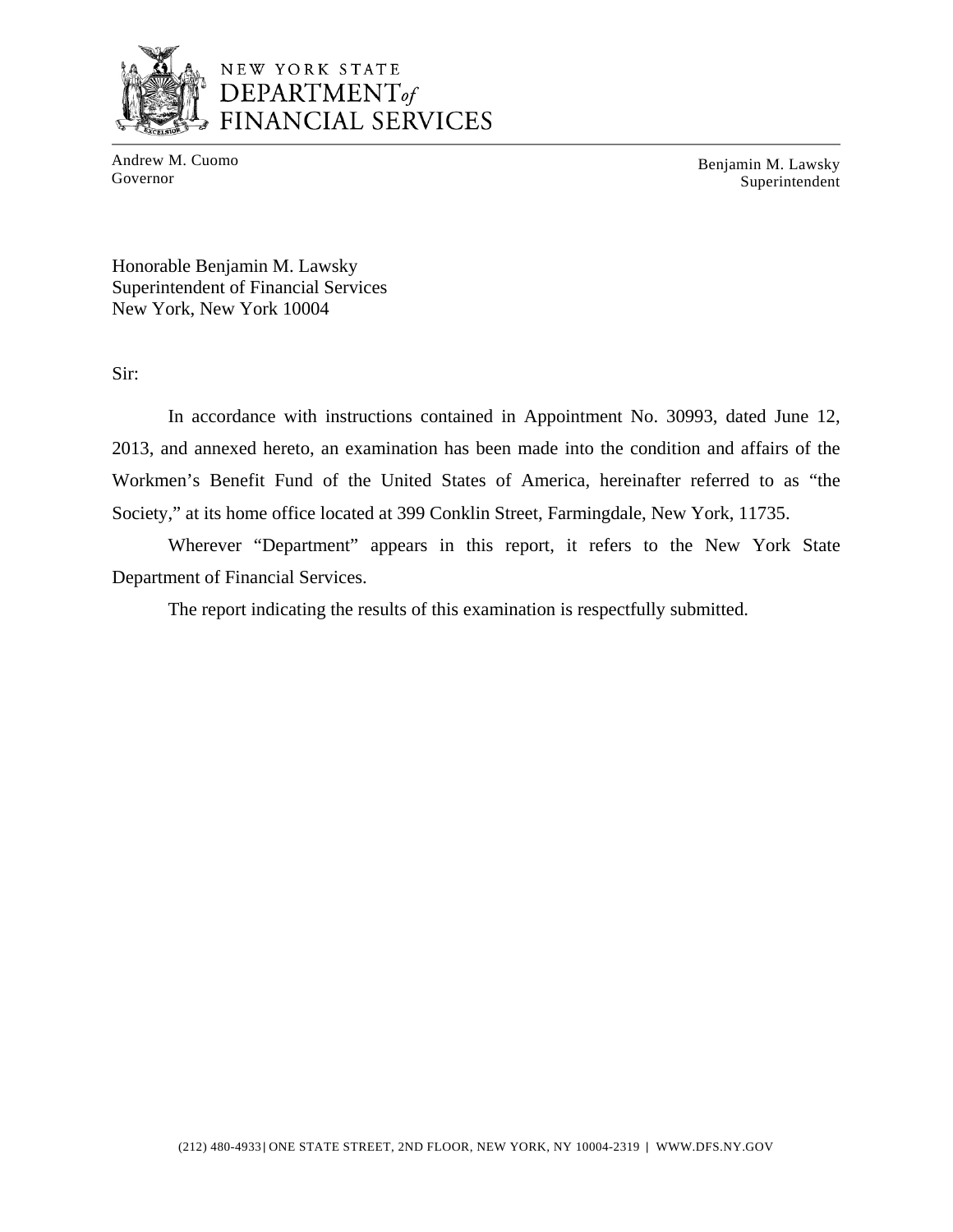#### 1. EXECUTIVE SUMMARY

<span id="page-4-0"></span>The material violation contained in this report is summarized below.

- The Department recommends that the Society continue to use the reserving methodology as agreed upon with the Department. The revised reserve methodology resulted in total additional reserves as of December 31, 2013 in the amount of \$500,000.
- The Society violated Section 53-1.4(b) of Department Regulation No. 74 by failing to file with its annual statement to this Department a certificate of compliance executed by an authorized officer of the insurer. This violation appeared in the two prior reports on examination. (See item 6C of this report)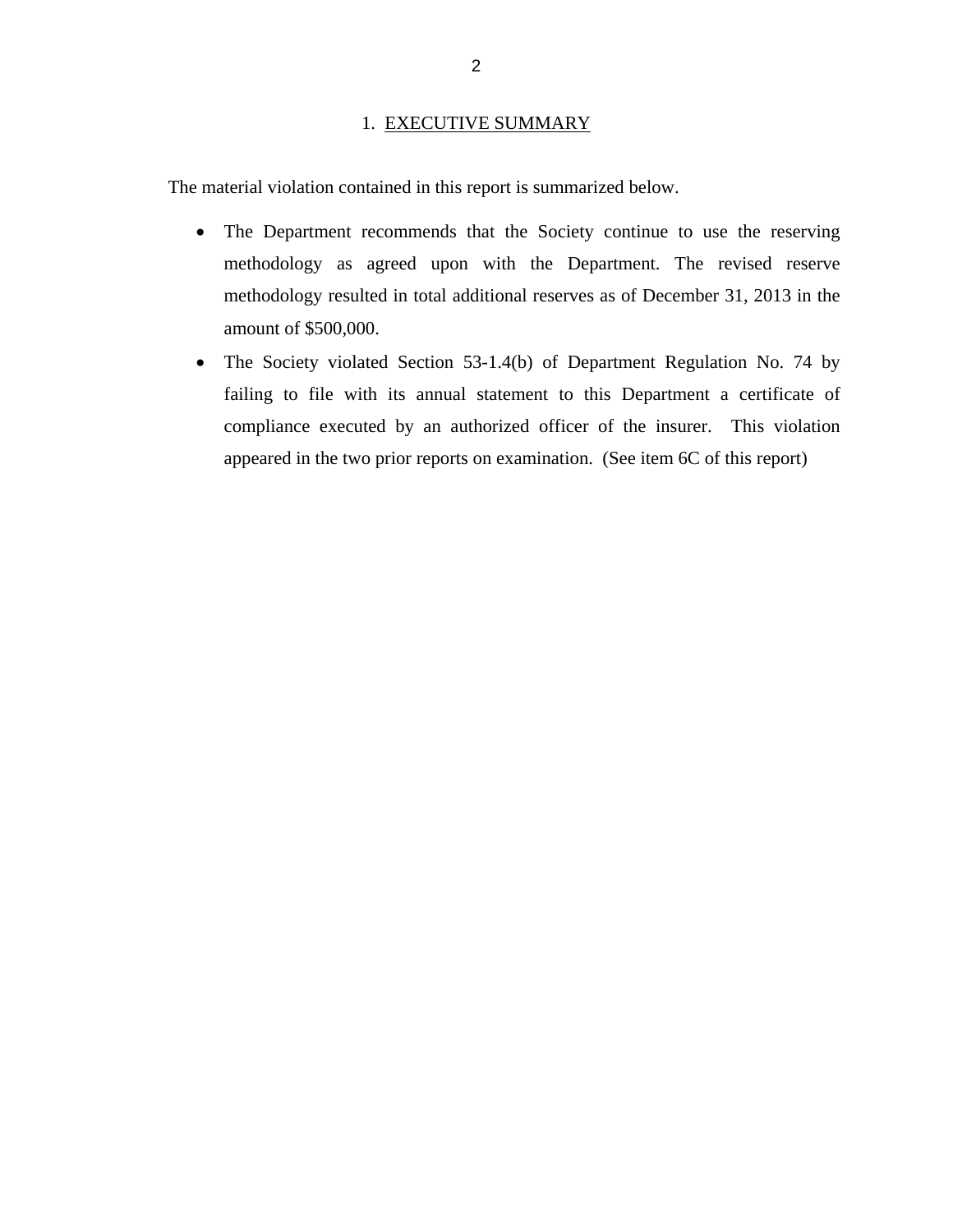#### 2. SCOPE OF EXAMINATION

<span id="page-5-0"></span>The prior examination was conducted as of December 31, 2009. This examination covers the period from January 1, 2010 through December 31, 2012. As necessary, the examiner reviewed transactions occurring subsequent to December 31, 2012 but prior to the date of this report (i.e., the completion date of the examination).

The examination comprised a verification of assets and liabilities as of December 31, 2012 to determine whether the Society's 2012 filed annual statement fairly presents its financial condition. The examiner reviewed the Society's income and disbursements necessary to accomplish such verification and utilized the National Association of Insurance Commissioners' Examiners Handbook or such other examination procedures, as deemed appropriate, in such review and in the review or audit of the following matters:

> Society history Management and control Corporate records Fidelity bond and other insurance Officers' and employees' welfare and pension plans Territory and plan of operation Market conduct activities Growth of Society Business in force by states Mortality and loss experience Reinsurance Accounts and records Financial statements

The examiner reviewed the corrective actions taken by the Society with respect to the violations and comment contained in the prior report on examination. The results of the examiner's review are contained in item 7 of this report.

This report on examination is confined to financial statements and comments on those matters which involve departure from laws, regulations or rules, or which require explanation or description.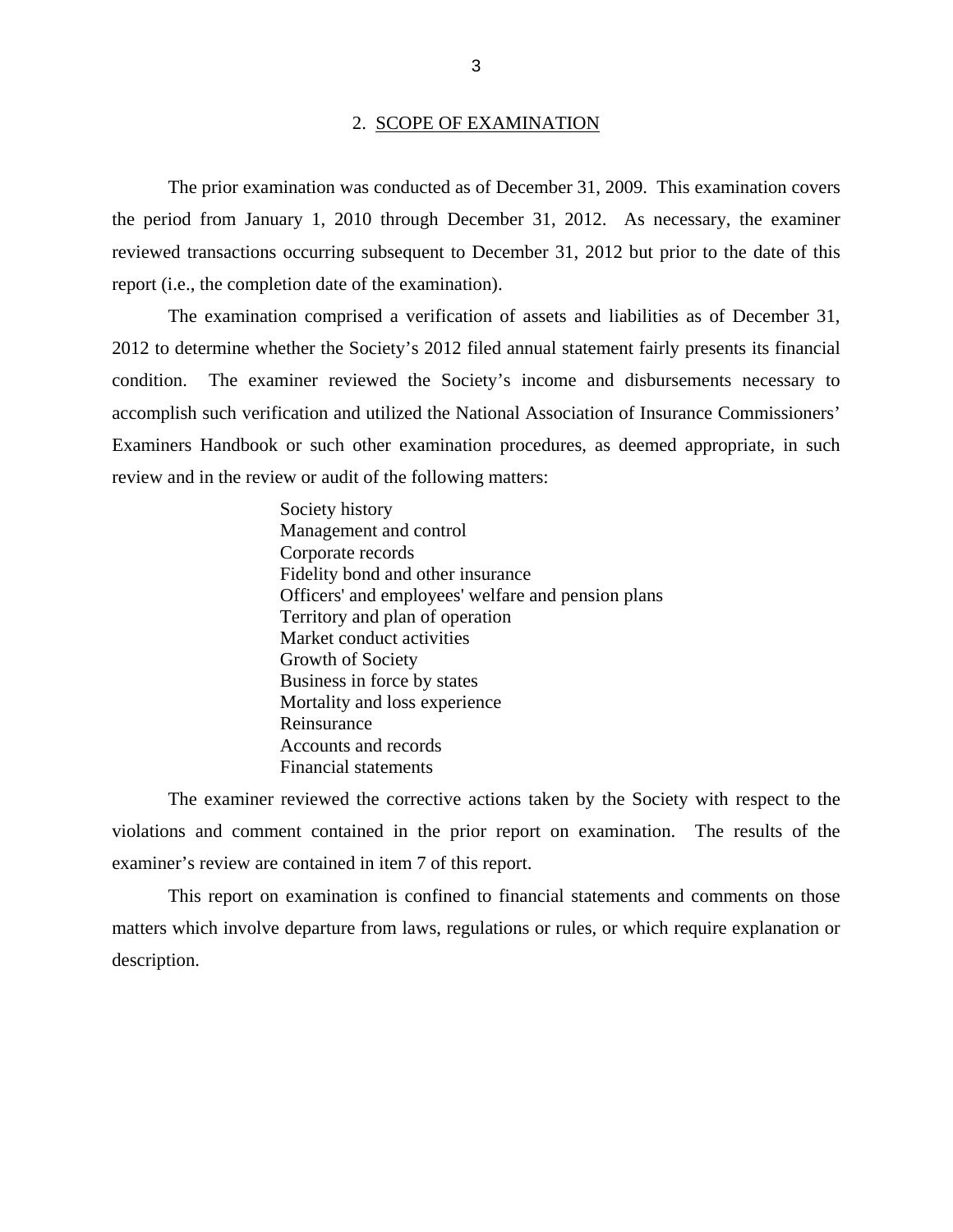#### 3. DESCRIPTION OF SOCIETY

#### A. History

The Society was incorporated in 1884 and licensed to do an insurance business in February 1899. The Society was originally incorporated as Workmen's Sick and Death Benefit Fund of the United States of America; the present name was adopted in 1939.

In 2001, the Free Sons of Israel, a fraternal benefit society domiciled in New York, merged into the Society.

In 2004, the Workmen's Circle, a fraternal benefit society domiciled in New York, merged into the Society.

#### B. Management

The Society's by-laws provide that the board of directors shall be comprised of four National Officers and nine National Directors. National Officers are elected for a period of four years at the National Convention held during the period of June through September once every four years. National Directors are elected for a period of four years at the National Convention. As of December 31, 2012, the board of directors consisted of 13 members. Meetings of the board are held quarterly.

The 13 board members and their principal business affiliation, as of December 31, 2012, were as follows:

| Name and Residence                       | <b>Principal Business Affiliation</b>                               | <b>Year First</b><br>Elected |
|------------------------------------------|---------------------------------------------------------------------|------------------------------|
| Joseph Arnold<br>Villa Park, IL          | <b>National Vice President</b><br>Workmen's Benefit Fund of the USA | 1980                         |
| George Boehm*<br>Chicago, IL             | Retired<br>Self-employed auto repair                                | 1992                         |
| <b>Charles Borg</b><br>Wellington, FL    | <b>National President</b><br>Workmen's Benefit Fund of the USA      | 1984                         |
| Patricia Casey*<br>Bellerose Terrace, NY | Agent<br>Hughes Associates, Inc.                                    | 2000                         |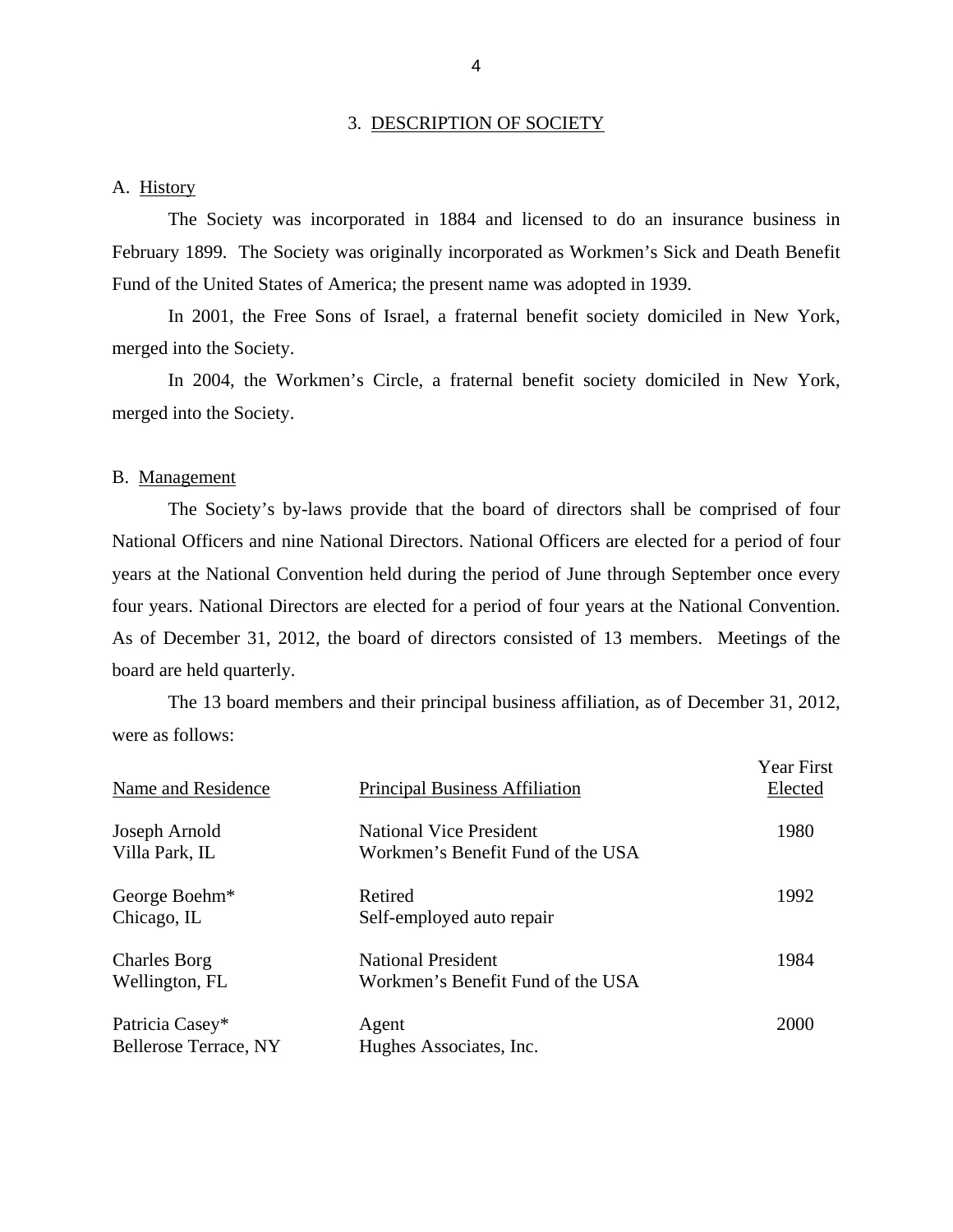| Name and Residence                                  | <b>Principal Business Affiliation</b>                                               | Year First<br>Elected |
|-----------------------------------------------------|-------------------------------------------------------------------------------------|-----------------------|
| <b>Richard Cecchi</b><br>West Babylon, NY           | <b>National Treasurer</b><br>Workmen's Benefit Fund of the USA                      | 1996                  |
| Barbara Fechner-<br>Hendrickson*<br>Orland Park, IL | <b>School Teacher</b><br>Brookfield La Grange Park School                           | 2008                  |
| <b>Charles Grossman</b><br>Great Neck, NY           | National Secretary and Chief Executive Officer<br>Workmen's Benefit Fund of the USA | 1979                  |
| William Groth*<br>Upper Montclair, NJ               | Retired<br>Ambulance firm                                                           | 1996                  |
| Robert Kestenbaum*<br>North Bellmore, NY            | Director of Family Services<br><b>Woodlawn Cemetery</b>                             | 2004                  |
| Arlene Kyler*<br>Oceanside, NY                      | President<br>Take My Card, Inc.                                                     | 2007                  |
| Philip Mark*<br>East Meadow, NY                     | Chairman, Chemistry Department<br><b>Nassau Community College</b>                   | 2000                  |
| Albert Mlodynia<br>Commack, NY                      | <b>Operations Manager</b><br>Workmen's Benefit Fund of the USA                      | 1980                  |
| Dieter Polednik*<br>Union, NJ                       | Retired, Former President<br><b>Biertuempfel-Ostertag Agency</b>                    | 1987                  |

\* Not affiliated with the Society.

The examiner's review of the minutes of the meetings of the board of directors and its committees indicated that meetings were well attended and that each director attended a majority of meetings.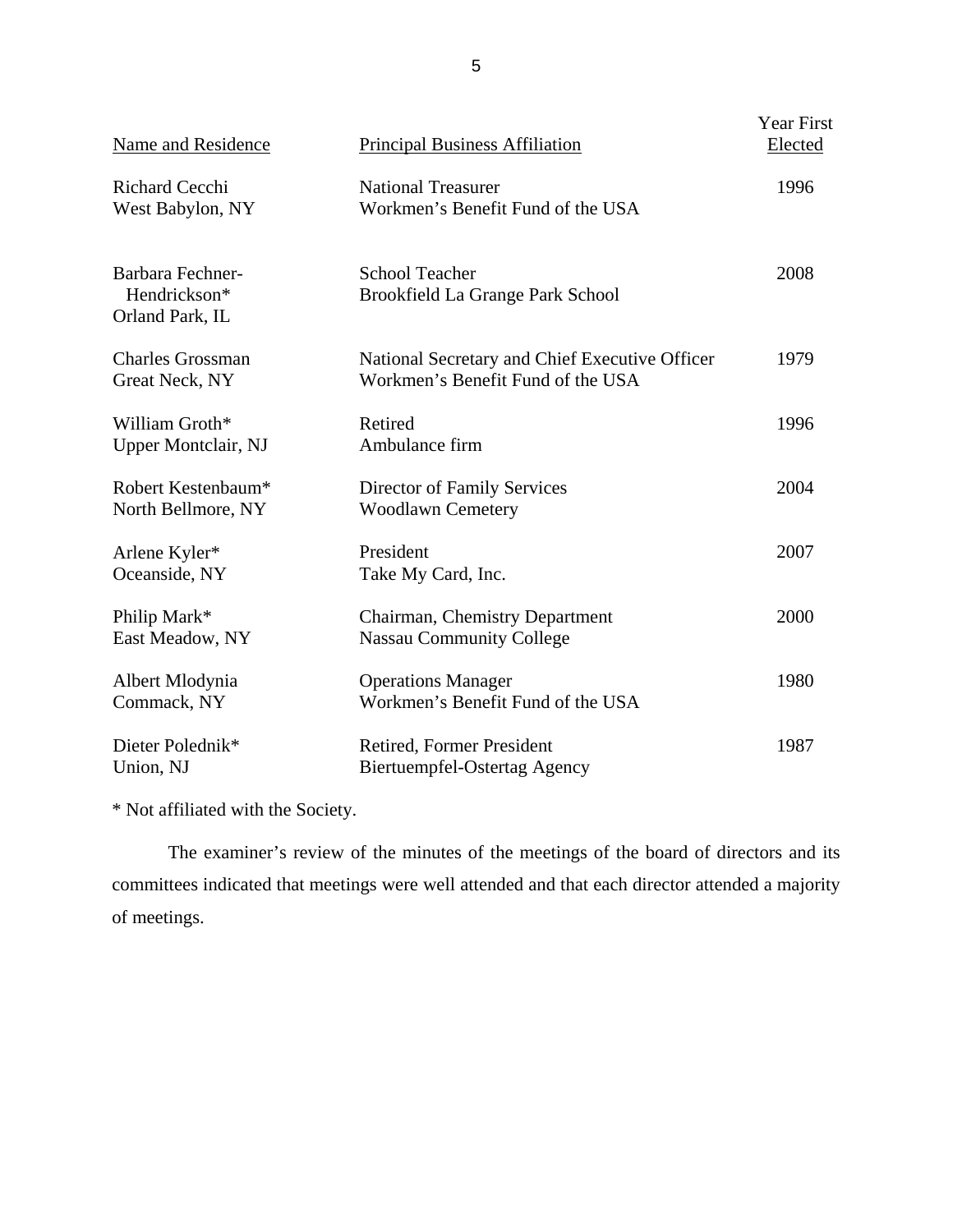<span id="page-8-0"></span>The following is a listing of the principal officers of the Society as of December 31, 2012:

| Name                | Title                                          |
|---------------------|------------------------------------------------|
| <b>Charles Borg</b> | <b>National President</b>                      |
| Charles Grossman*   | National Secretary and Chief Executive Officer |
| Richard Cecchi      | <b>National Treasurer</b>                      |
| Joseph Arnold       | <b>National Vice President</b>                 |

\* Designated consumer services officer per Section 216.4(c) of Department Regulation No. 64

#### C. Territory and Plan of Operation

The Society is authorized to write life insurance, annuities and accident and health insurance as defined in paragraphs 1, 2 and 3 of Section 1113(a) of the New York Insurance Law.

 were received from New York (67%)*,* Florida (18%)*,* New Jersey (5%) and Illinois (5%). In  2012, 95% of annuity considerations were received from New York (62%) and Florida (33%). The Society is licensed to transact business in 13 states*.* In 2012, 95% of life premiums Certificates are written on a participating basis.

The Society markets single pay life, life paid up until age 80, juvenile term life to age 18, final expense life, guaranteed issue life and single and flexible deferred annuities.

In 2009, the Society's board of directors decided to restructure its life lines of insurance marketed by placing more emphasis on low face amount coverage, which is the Society's predominant marketplace. The Society is no longer marketing any interest sensitive universal life plans or term plans, with the exception of juvenile term to age 18, final expense and guaranteed issue. The Society no longer sells whole life policies but instead markets life paid-up at age 80 policies.

The Society's accident and health insurance is a closed block of business that is in runoff. The number of individuals covered under the Society's accident and health certificates is declining as the covered individuals are reaching the maximum coverage age specified in the certificates.

The Society's agency operations are conducted on a general agency basis.

6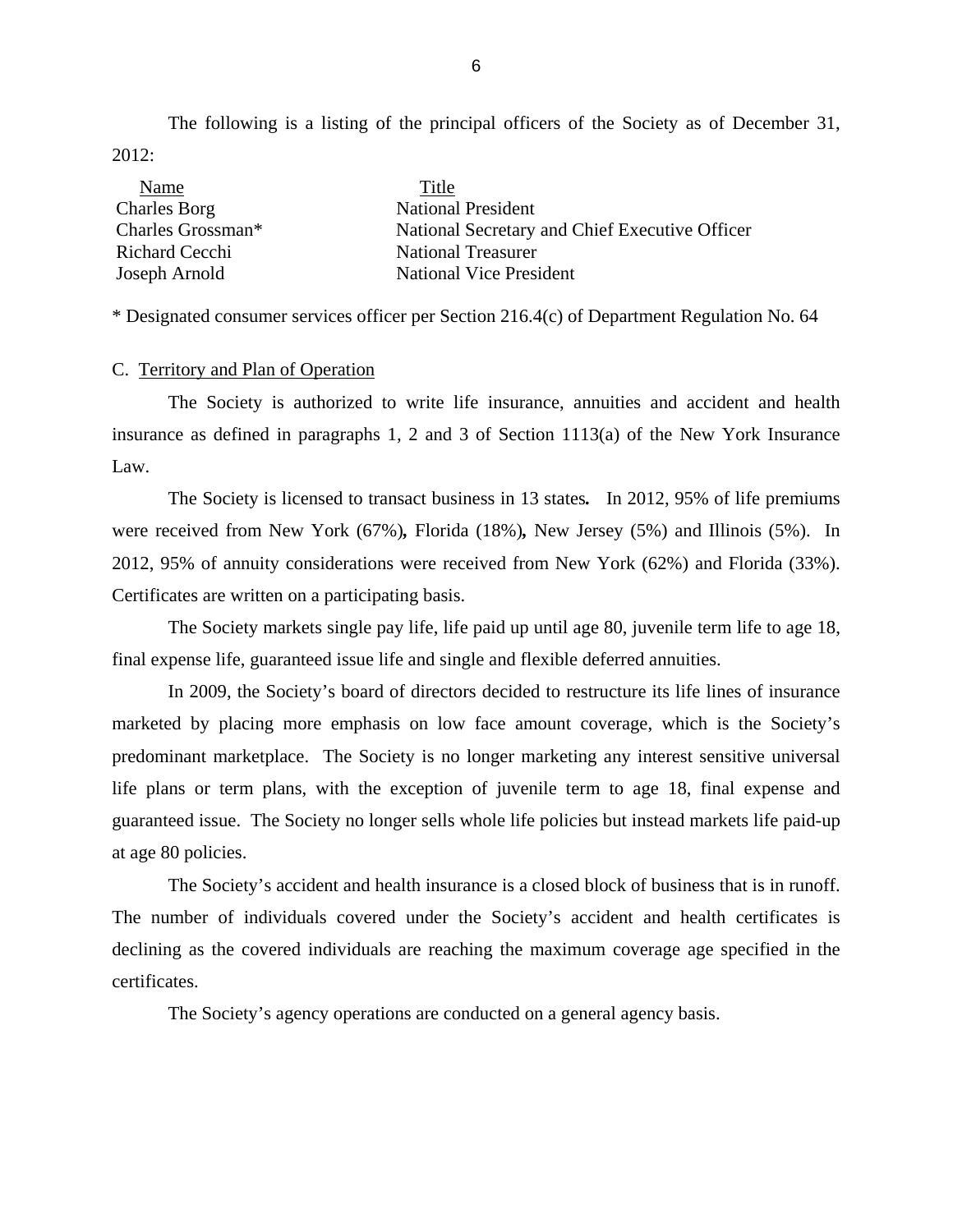#### D. Reinsurance

As of December 31, 2012, the Society had reinsurance treaties in effect with five companies, of which three were authorized or accredited. The Society's life, accident and health business is reinsured on a coinsurance and yearly renewable term basis. Reinsurance is provided on an automatic and facultative basis.

The maximum retention limit for individual life contracts is \$25,000. The total face amount of life insurance ceded as of December 31, 2012, was \$21,224,558, which represents 15% of the total face amount of life insurance in force. Reserve credit taken for reinsurance ceded to unauthorized companies, totaling \$241,579 was supported by letters of credit.

The Society does not assume any reinsurance.

#### 4. SIGNIFICANT OPERATING RESULTS

Indicated below is significant information concerning the operations of the Society during the period under examination as extracted from its filed annual statements. Failure of items to add to the totals shown in any table in this report is due to rounding.

The following table indicates the Society's financial growth during the period under review:

|                                                            | December 31,<br>2009               | December 31,<br>2012               | Increase                        |
|------------------------------------------------------------|------------------------------------|------------------------------------|---------------------------------|
| <b>Admitted assets</b>                                     | \$34,308,026                       | \$34,941,377                       | \$633,351                       |
| Liabilities<br>Unassigned funds (surplus)<br>Total surplus | \$33,816,463<br>491,563<br>491,563 | \$34,417,987<br>523,390<br>523,390 | \$601,524<br>31,827<br>\$31,827 |
| Total liabilities and surplus                              | \$34,308,026                       | \$34,941,377                       | \$633,351                       |

The Society's invested assets as of December 31, 2012, were mainly comprised of bonds (93.5%). The majority (90%) of the Society's bond portfolio, as of December 31, 2012, was comprised of investment grade obligations.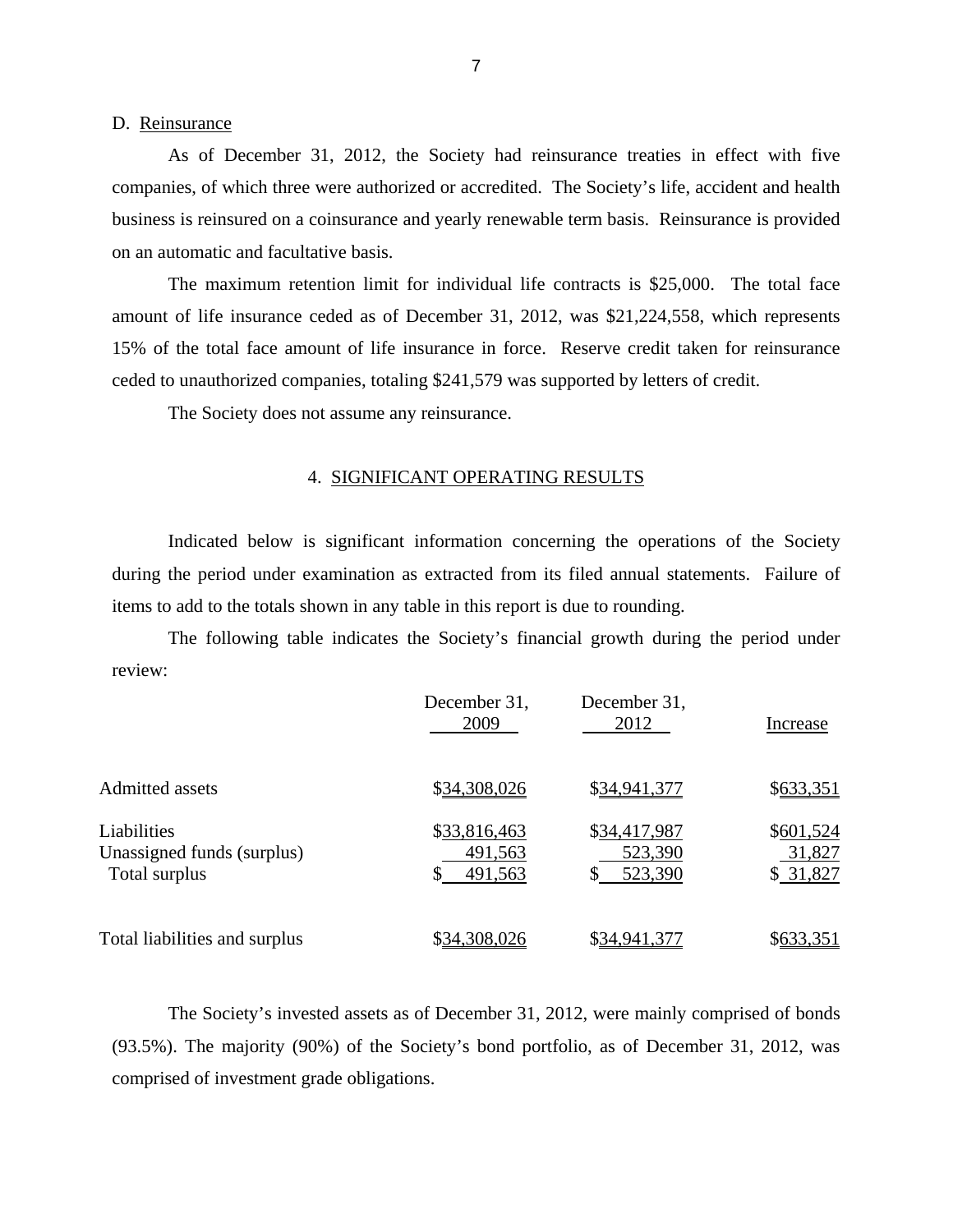The following is the net gain (loss) from operations by line of business before refunds to members and realized capital gains (losses) reported for each of the years under examination in the Society's filed annual statements:

|                           | 2010        | 2011         | 2012         |
|---------------------------|-------------|--------------|--------------|
| Ordinary:                 |             |              |              |
| Life insurance            | \$336,238   | \$303,038    | \$375,844    |
| Individual annuities      | (50,690)    | (67,980)     | 108,286      |
| Supplementary contracts   | (43, 435)   | (40, 284)    | (51,294)     |
| Total ordinary            | \$242,113   | \$194,774    | \$432,836    |
| Accident and health:      | \$(79,672)  | \$ (88, 875) | \$(105,840)  |
| Total accident and health | \$(79,672)  | \$ (88, 875) | \$(105,840)  |
| Fraternal operation       | \$(248,685) | \$(250,059)  | \$(253,622)  |
| Total                     | \$ (86,244) | \$(144,160)  | 73,374<br>\$ |

The increased gain in the individual annuity line business between 2011 and 2012 was due to the fact that the Society lowered the interest rate on their annuities leading to an increase in the interest rate spread income.

The increased losses in the accident and health line of business during the examination period are primarily due to the fact that the line is in run-off.

Fraternal expenses are expenses paid entirely by the Society for member benefits and fraternal activities.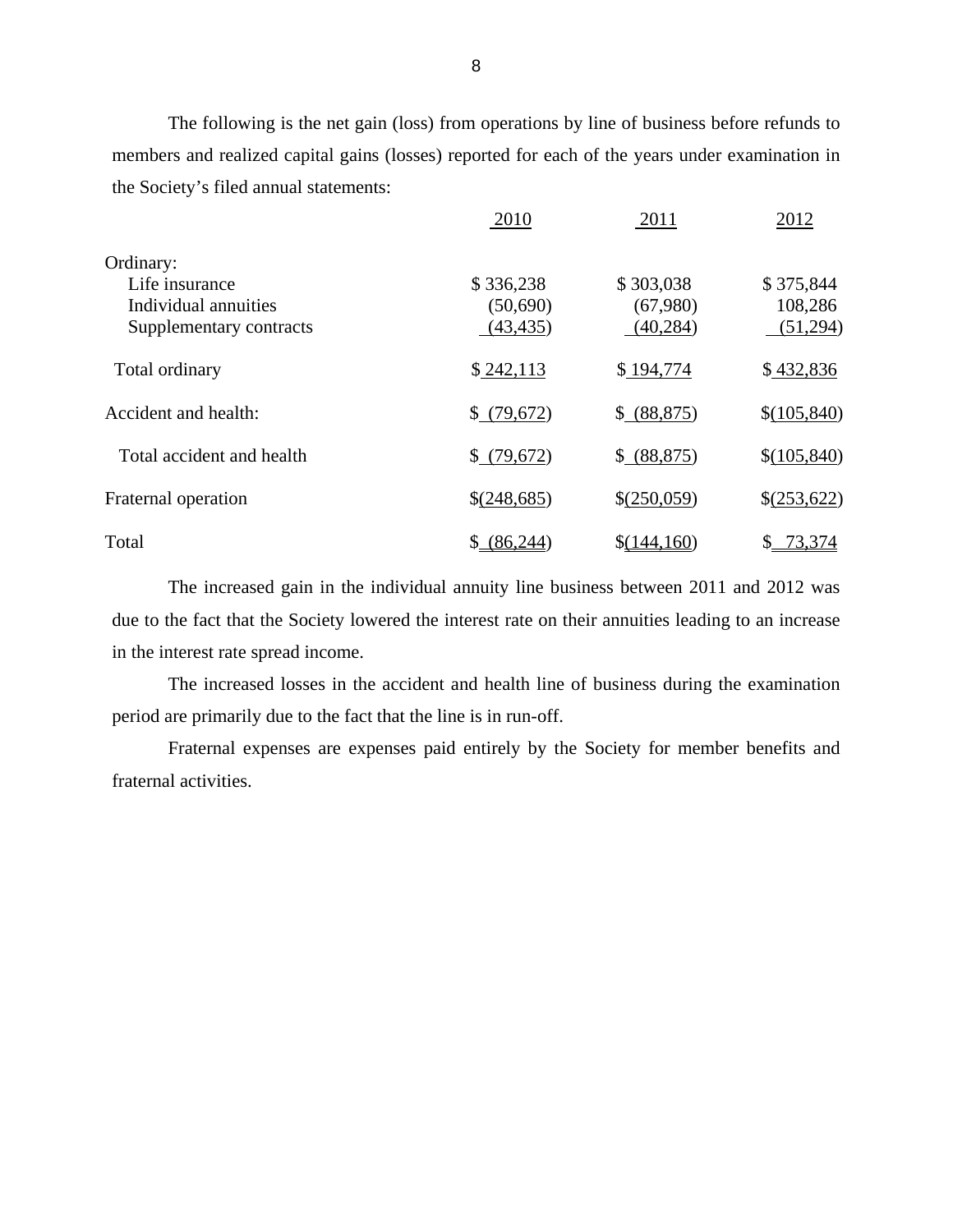#### 5. FINANCIAL STATEMENTS

<span id="page-11-0"></span>The following statements show the assets, liabilities, capital and surplus as of December 31, 2012, as contained in the Society's 2012 filed annual statement, a condensed summary of operations and a reconciliation of the capital and surplus account for each of the years under review. The examiner's review of a sample of transactions did not reveal any differences which materially affected the Society's financial condition as presented in its financial statements contained in the December 31, 2012 filed annual statement.

#### A. ASSETS, LIABILITIES AND SURPLUS AS OF DECEMBER 31, 2012

#### Admitted Assets

| <b>Bonds</b>                                                          | \$32,127,104 |
|-----------------------------------------------------------------------|--------------|
| Stocks:                                                               |              |
| Preferred stocks                                                      | 43,987       |
| Common stocks                                                         | 479,376      |
| Mortgage loans on real estate:                                        |              |
| First liens                                                           | 194,906      |
| Cash, cash equivalents and short term investments                     | 385,364      |
| Contract loans                                                        | 1,118,792    |
| Property tax refund                                                   | 10,000       |
| Investment income due and accrued                                     | 567,293      |
| Premiums and considerations:                                          |              |
| Uncollected premiums and agents' balances in the course of collection | 4,950        |
| Security deposits                                                     | 9,605        |
| Total admitted assets                                                 | \$34.941.377 |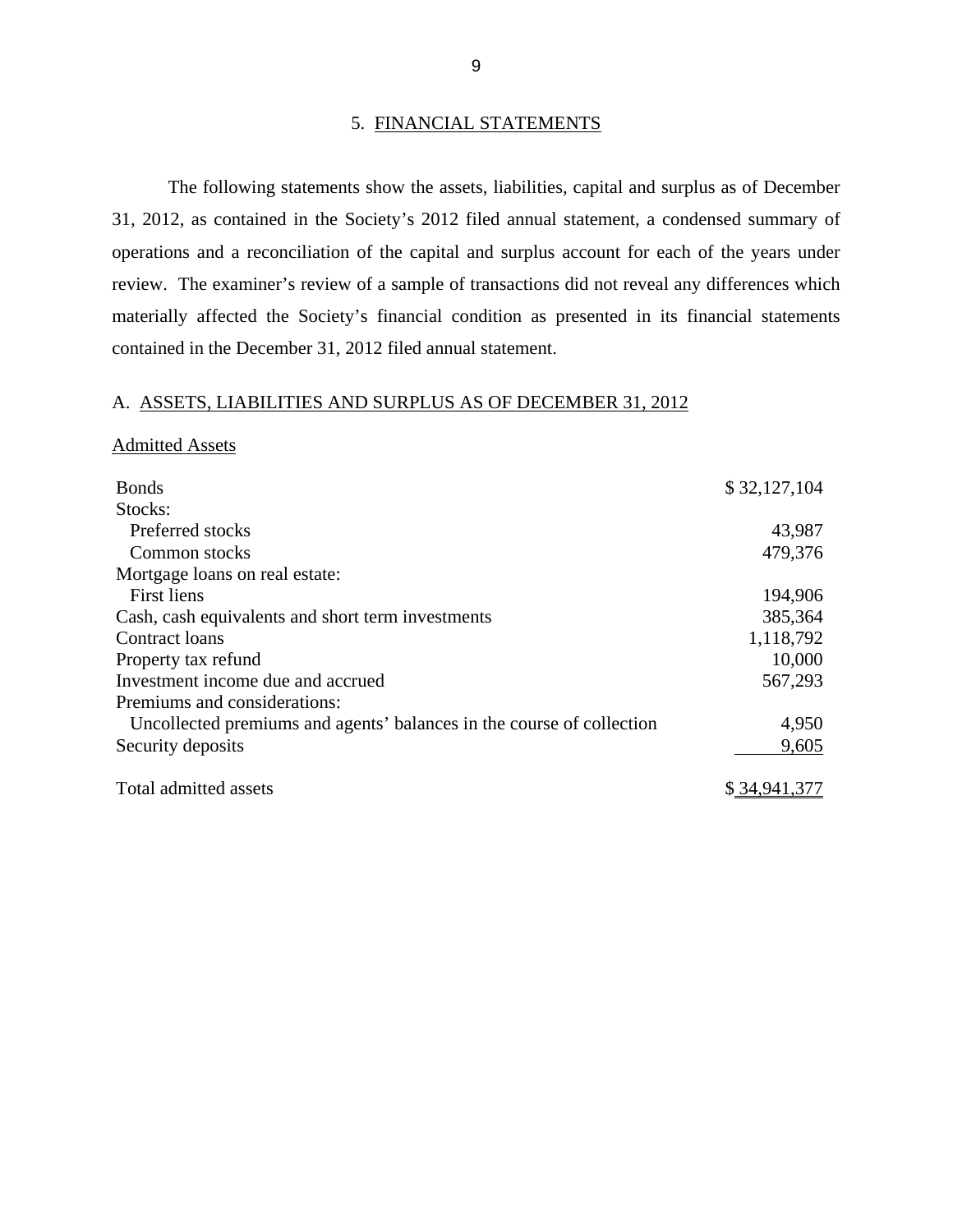## Liabilities and Surplus

| Aggregate reserve for life policies and contracts                       | \$31,486,230 |
|-------------------------------------------------------------------------|--------------|
| Aggregate reserve for accident and health contracts                     | 141,500      |
| Liability for deposit-type contracts                                    | 1,011,072    |
| Contract claims:                                                        |              |
| Life                                                                    | 606,436      |
| Accident and health                                                     | 4,000        |
| Premiums and annuity considerations for life and accident and health    |              |
| contracts received in advance                                           | 15,778       |
| Interest maintenance reserve                                            | 698,005      |
| General expenses due or accrued                                         | 42,904       |
| Taxes, licenses and fees due or accrued, excluding federal income taxes | 23,361       |
| Amounts withheld or retained by Society as agent or trustee             | 48,905       |
| Amounts held for fieldworkers' account, including fieldworkers' credit  |              |
| balances                                                                | 118          |
| Asset valuation reserve                                                 | 339,678      |
| <b>Total liabilities</b>                                                | \$34,417,987 |
| Unassigned funds (surplus)                                              | 523,390      |
| <b>Total Surplus</b>                                                    | 523,390      |
| Total liabilities and surplus                                           | \$34,941,377 |
|                                                                         |              |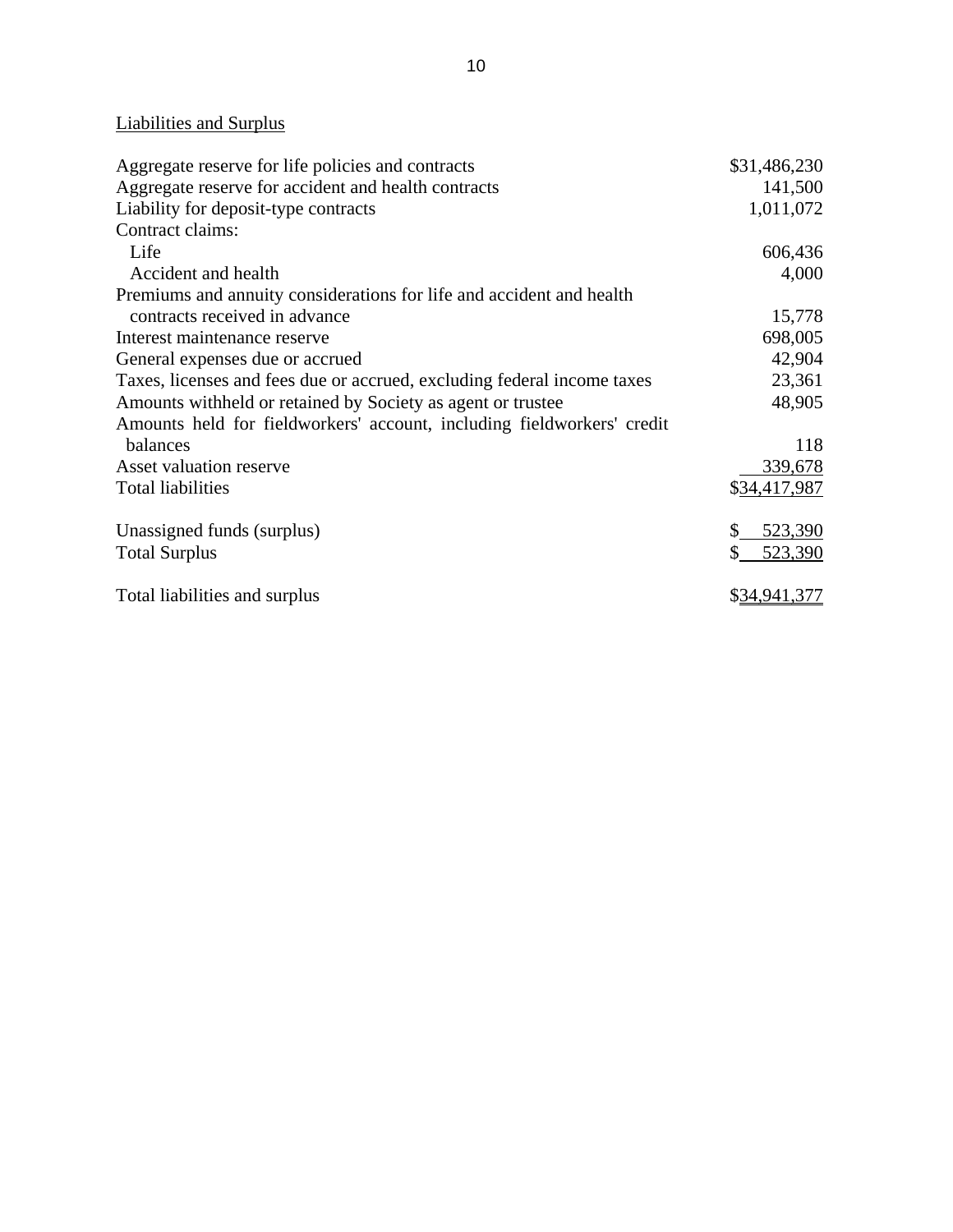## B. CONDENSED SUMMARY OF OPERATIONS

|                                     | 2010           | 2011        | 2012         |
|-------------------------------------|----------------|-------------|--------------|
| Premiums and considerations         | \$1,816,603    | \$2,673,575 | \$1,367,262  |
| Investment income                   | 1,834,171      | 2,024,841   | 2,027,505    |
| Membership and sundry               | 623            | 5,629       | <u>526</u>   |
| Total income                        | \$3,651,397    | \$4,704,045 | \$3,395,293  |
| Benefit payments                    | \$2,575,863    | \$3,482,691 | \$2,066,139  |
| Increase in reserves                | 84,476         | 125,310     | 64,695       |
| General expenses and taxes          | 1,077,900      | 1,240,675   | 1,191,914    |
| Increase in loading on deferred and |                |             |              |
| uncollected premium                 | (599)          | (472)       | (829)        |
| <b>Total deductions</b>             | \$3,737,640    | \$4,848,204 | \$3,321,919  |
| Net gain (loss) from operations     |                |             |              |
| before net realized capital gains   | \$<br>(86,243) | \$(144,159) | \$<br>73,374 |
| Net realized capital gains (losses) | 21,772         | 877         | 3,488        |
| Net income                          | (64, 471)      | (143, 282)  | 76,862<br>\$ |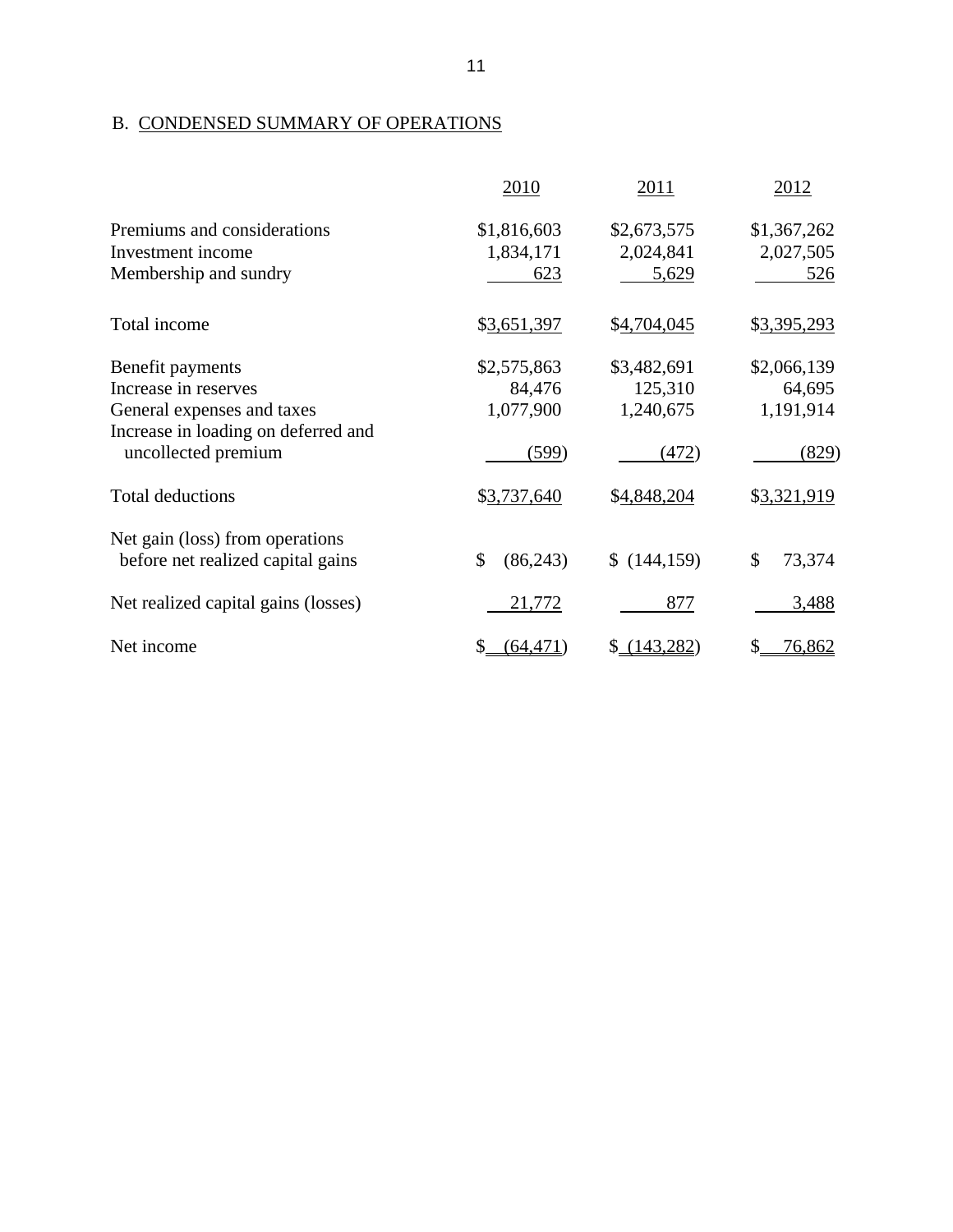#### C. SURPLUS ACCOUNT

|                                                                                          | 2010                             | 2011                          | 2012                              |
|------------------------------------------------------------------------------------------|----------------------------------|-------------------------------|-----------------------------------|
| Surplus,<br>December 31, prior year                                                      | \$491,563                        | \$670,431                     | \$520,195                         |
| Net income<br>Change in net unrealized capital                                           | \$ (64, 471)                     | \$(143,282)                   | 76,862<br>\$                      |
| gains (losses)                                                                           | 85,422                           | (25,007)                      | 51,518                            |
| Change in non-admitted assets<br>and related items                                       | 8,759                            | (48)                          | 70                                |
| Change in reserve valuation basis<br>Change in asset valuation reserve<br>Fraternal fund | 250,000<br>(89, 521)<br>(11,320) | $\Omega$<br>20,320<br>(2,219) | (100,000)<br>(16, 858)<br>(8,397) |
| Net change in capital and surplus for the year                                           | \$178,868                        | \$(150, 236)                  | 3,195<br>S.                       |
| Surplus, December 31, current year                                                       | \$670,431                        | \$520,195                     | \$523,390                         |

#### D. RESERVES

The Department conducted a review of reserves as of December 31, 2012. During this review, the Department found that greater conservatism is needed in the assumptions and methodology used for asset adequacy analysis. In response, the Society refined its reserve methodology and committed to strengthen reserves in a manner consistent with the Department's industry guidance relating to Regulation No. 126.

The Department recommends that the Society continue to use the reserving methodology as agreed upon with the Department. The revised reserve methodology resulted in total additional reserves as of December 31, 2013 in the amount of \$500,000.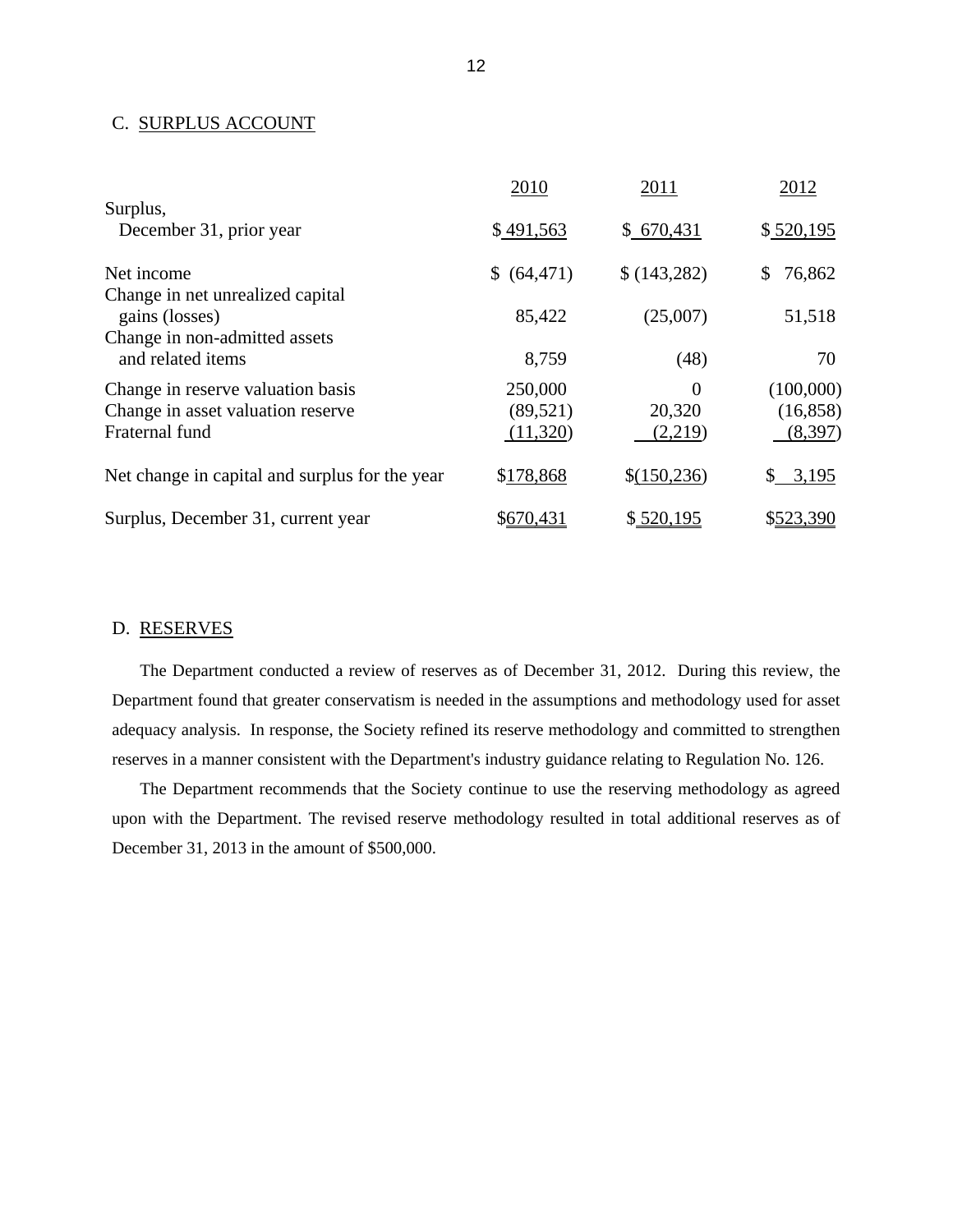#### 6. MARKET CONDUCT ACTIVITIES

<span id="page-15-0"></span>The examiner reviewed various elements of the Society's market conduct activities affecting policyholders, claimants, and beneficiaries to determine compliance with applicable statutes and regulations and the operating rules of the Society.

#### A. Advertising and Sales Activities

The examiner reviewed a sample of the Society's advertising files and the sales activities of the agency force including trade practices, solicitation and the replacement of insurance policies.

Based upon the sample reviewed, no significant findings were noted.

#### B. Underwriting and Policy Forms

The examiner reviewed a sample of new underwriting files, both issued and declined, and the applicable policy forms.

Based upon the sample reviewed, no significant findings were noted.

#### C. Treatment of Policyholders

The examiner reviewed a sample of various types of claims, surrenders, changes and lapses. The examiner also reviewed the various controls involved, checked the accuracy of the computations and traced the accounting data to the books of account.

Section 53-1.4(b) of Department Regulation No. 74 states:

"Each insurer shall file with its annual statement to this Department a certificate of compliance executed by an authorized officer of the insurer wherein it is stated that to the best of such officer's knowledge, the preliminary information forms, policy benefit summaries, and sales illustrations disseminated by the insurer during the preceding statement year complied or were made to comply in all respects with the provisions of this Part."

The Society did not file certificates of compliance, executed by an authorized officer, as required by Section 53-1.4(b) of Department Regulation No. 74 during the years under examination.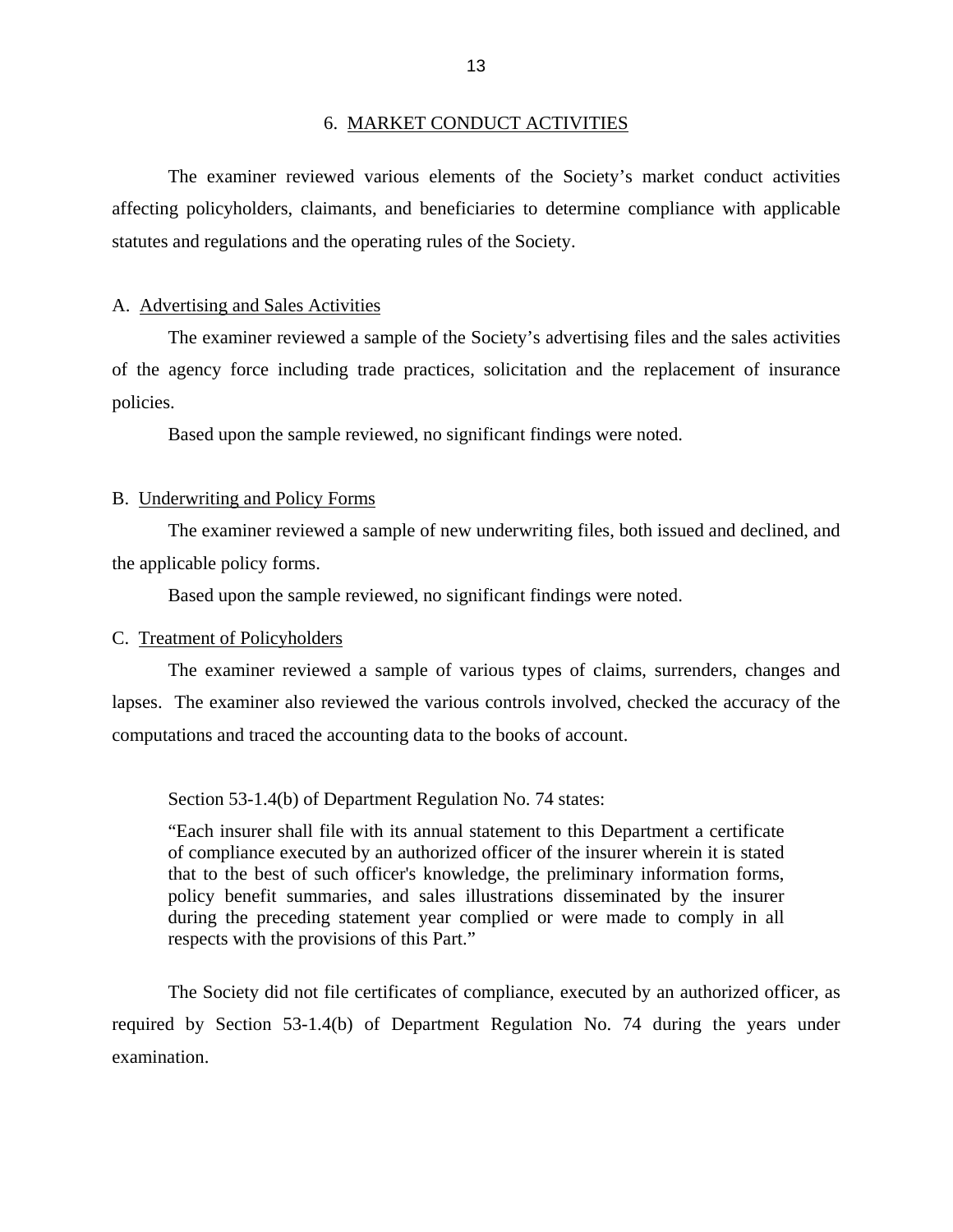The Society violated Section 53-1.4(b) of Department Regulation No. 74 by failing to file with its annual statement to this Department a certificate of compliance executed by an authorized officer of the insurer. This violation appeared in the two prior reports on examination.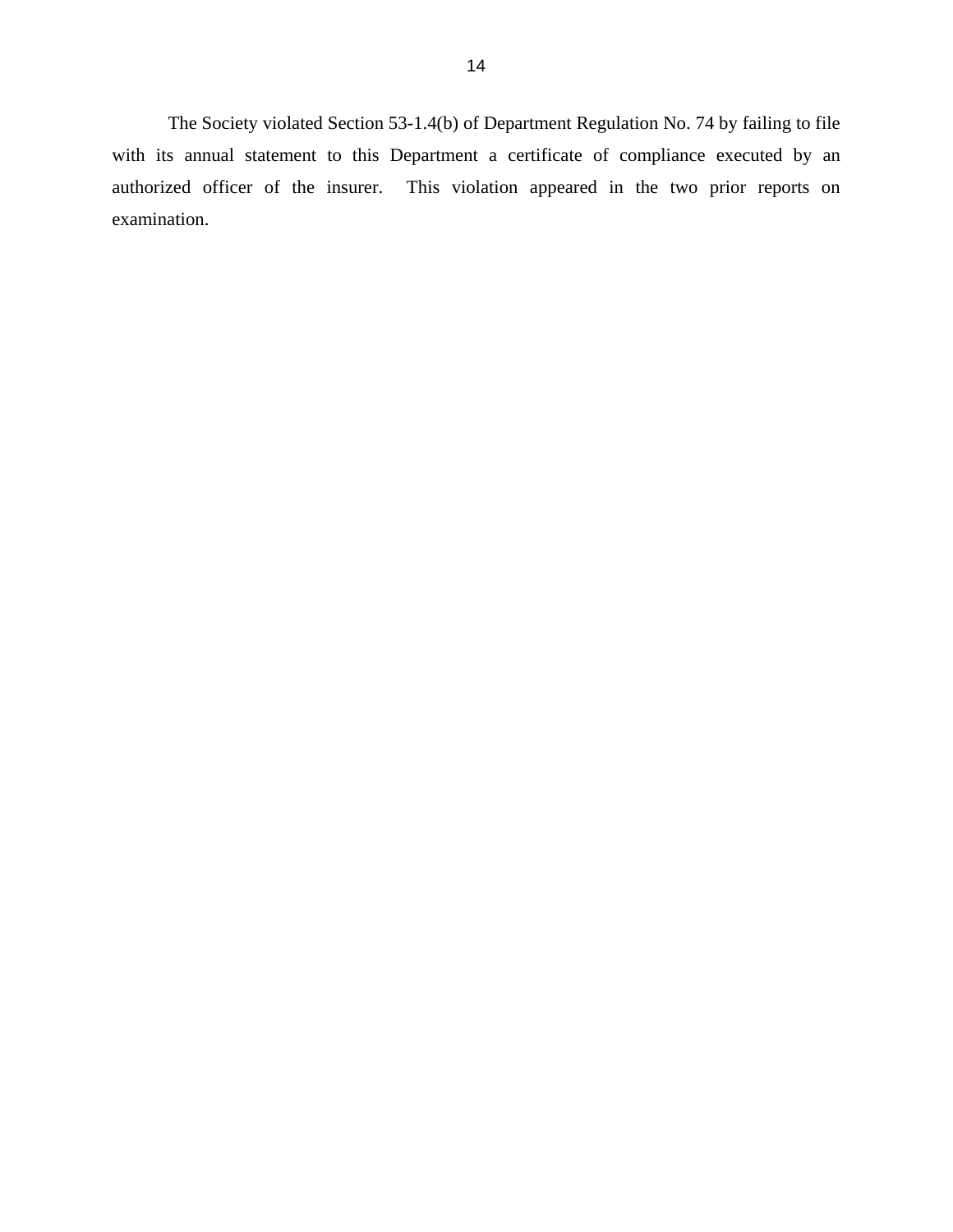#### 7. PRIOR REPORT SUMMARY AND CONCLUSIONS

Following are the violations and comment contained in the prior report on examination and the subsequent actions taken by the Society in response to each citation:

#### Description

Item

A The Society violated Section 1301(a)(13)(A) of the New York Insurance Law by failing to amortize EDP equipment and operating system software over the lesser of its useful life or three years and non-operating system software over the lesser of its useful life or five years

The Society wrote-off the EDP equipment and operating system software.

B The Society is required to write-off the entire remaining admitted asset for EDP equipment and software immediately. In the future, the Society is required to follow the depreciation methods cited in Section  $1301(a)(13)(A)$  of the New York Insurance Law for any purchase of EDP equipment or software.

The Society wrote-off the EDP equipment and operating system software.

C The Society violated Subsection 53-3.7 of Department Regulation No. 74 by illustrating universal life policies that were not supported by an illustration actuary's certification or self-support testing.

The Society stopped selling universal life policies effective December 31, 2008.

D The Society violated paragraph 53-3.6(d) of Department Regulation No. 74 by failing to include a notification of adverse change on the annual reports provided to certificate holders. This violation appeared in the prior report on examination.

> The Society has incorporated the notice required by the Department in its annual report to certificate holders.

E The Society violated Section 53-1.4(b) of Department Regulation No. 74 by failing to file with its annual statement to this Department a certificate of compliance executed by an authorized officer of the insurer. This violation appeared in the prior report on examination.

The Society failed to take corrective action in response to this prior report violation. (See item 6C of this report)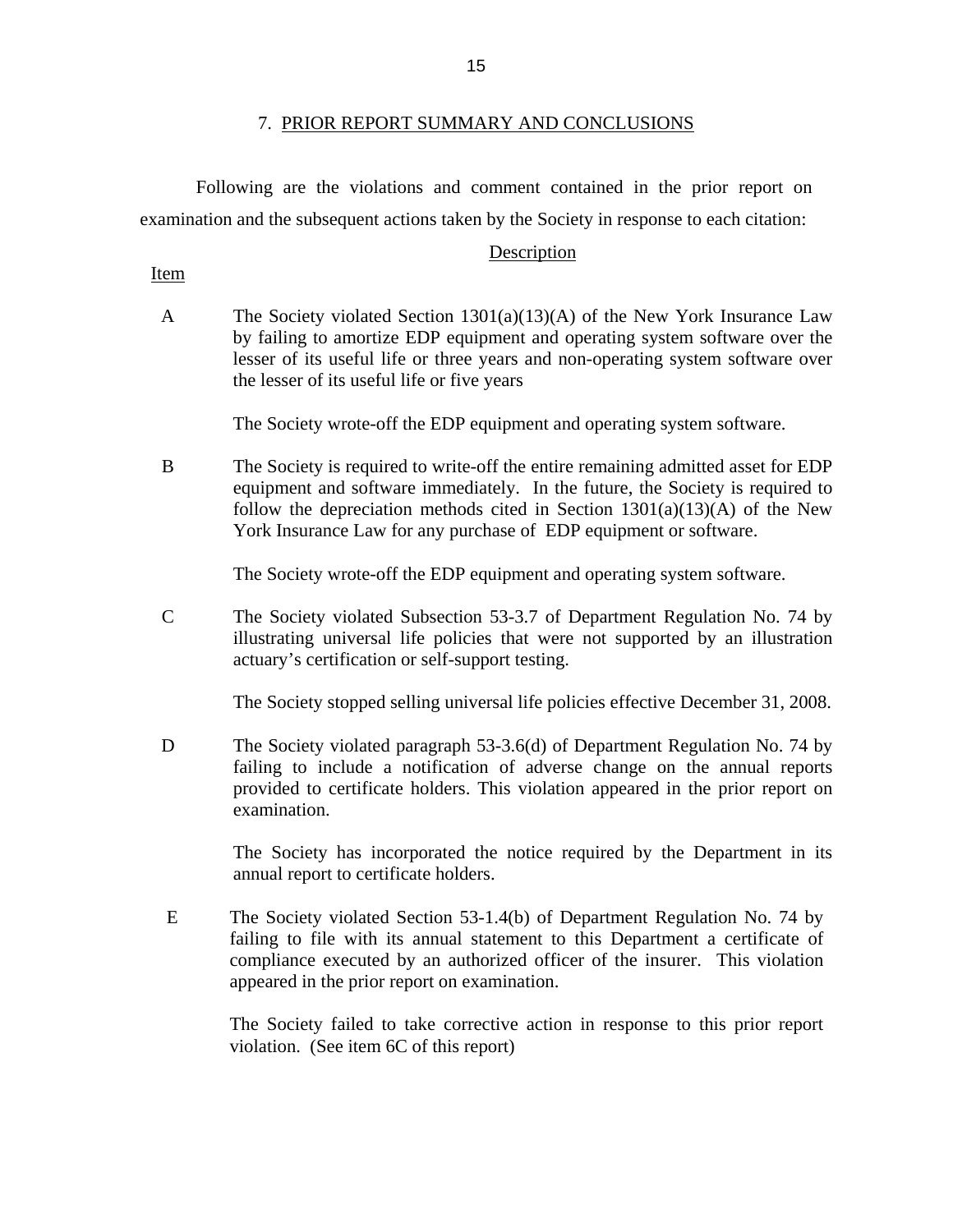#### 8. SUMMARY AND CONCLUSIONS

Following is the comment and violation contained in this report:

examination.

A The Department recommends that the Society continue to use the reserving methodology as agreed upon with the Department. The revised reserve methodology resulted in total additional reserves as of December 31, 2013 in the amount of \$500,000. 12 B The Society violated Section 53-1.4(b) of Department Regulation No. 74 by failing to file with its annual statement to this Department a certificate of compliance executed by an authorized officer of the insurer. This violation appeared in the two prior reports on 14

Item Description Page No(s).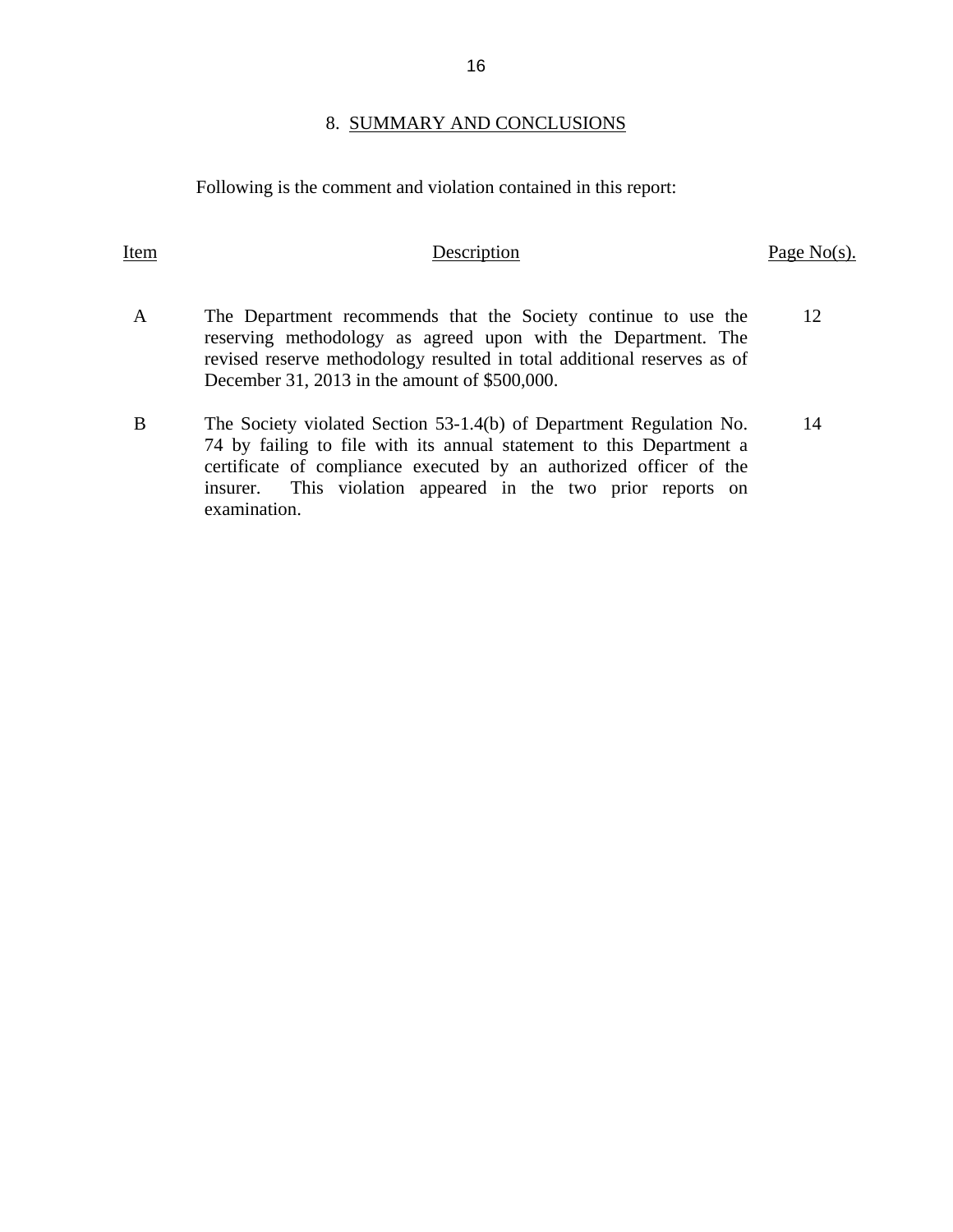Respectfully submitted,

 $\sqrt{s}$  $\sqrt{s}$  Sharon Reynolds Senior Insurance Examiner

#### STATE OF NEW YORK ) )SS: COUNTY OF NEW YORK )

Sharon Reynolds, being duly sworn, deposes and says that the foregoing report, subscribed by her, is true to the best of her knowledge and belief.

 $\frac{1}{s}$ Sharon Reynolds

Subscribed and sworn to before me

this  $\qquad \qquad \text{day of} \qquad \qquad 2012$